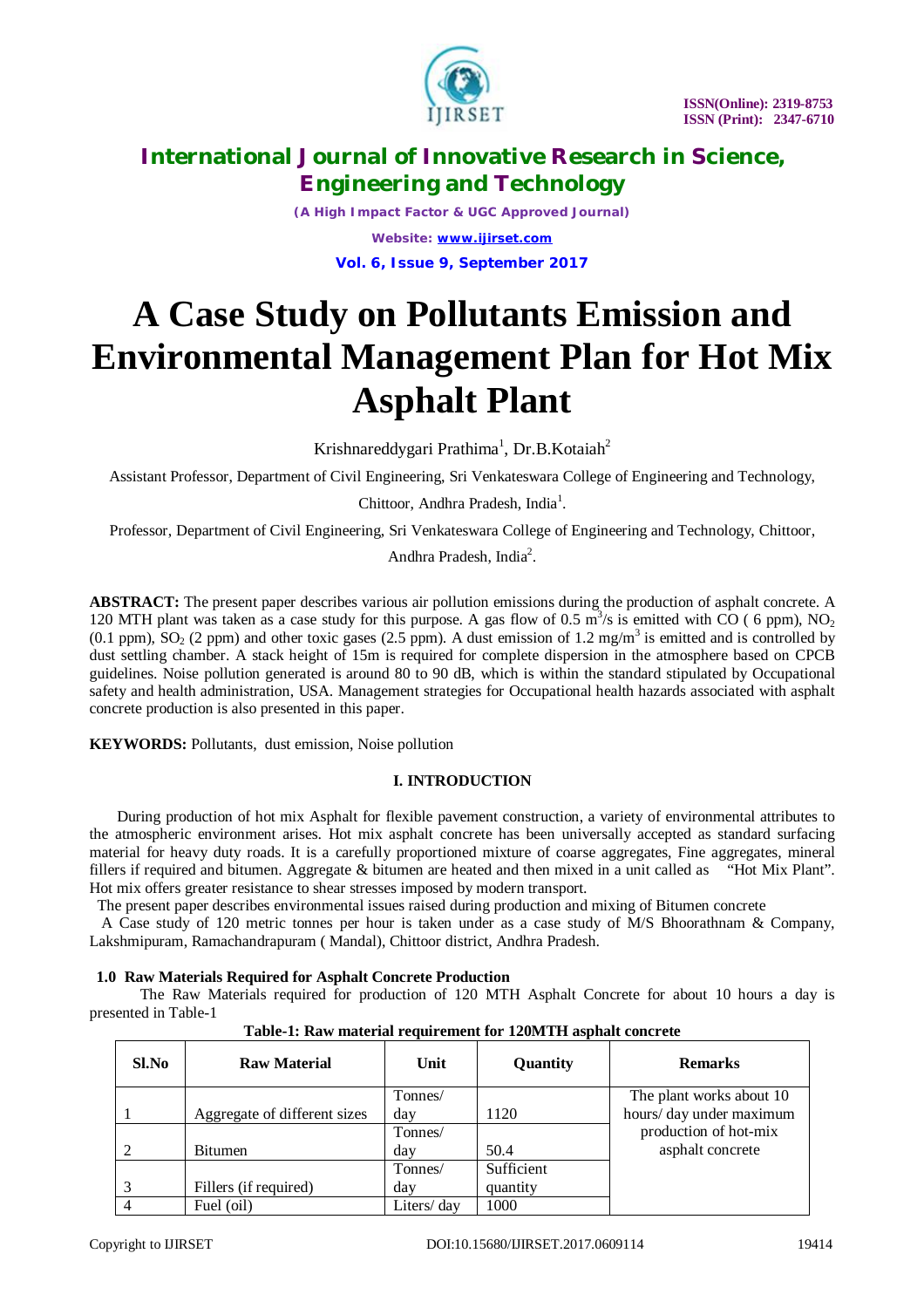

*(A High Impact Factor & UGC Approved Journal)*

*Website: [www.ijirset.com](http://www.ijirset.com)*

### **Vol. 6, Issue 9, September 2017**

Adopted from: Kotaiah, 2014

### **II. ASPHALT CONCRETE PRODUCTION PROCESS**

The hot mix asphalt plant consist of following sequential operations

- i) The cold aggregate is feed into the drier drum
- ii) The aggregate is heated-up in the drier drum with a burner (oil fired) fitted at one end of it. A dust collector in the form of bag filter is provided to the drier drum for air pollution control
- iii) The heated material is passed to the screens, where required sizes of aggregate are separated, throwing out the over sized stone chips.
- iv) The material now passes into weighing system, where each size of material is weighed and allowed them into mixer for mixing with bitumen in a desired proportion on volume basis
- v) Bitumen heated at a constant and desired temperature is pumped into mixer, which consists of automatic flow regulators for both aggregate and liquid bitumen. The binder percentage required is pre-set at the control console, and signals received by the ratio controller from the belt weigher will automatically adjust the binder feed rate to meet the mix specifications. Delivery rate of bitumen is also indicated in tones per hour (TPH) on the control console
- vi) The hot-mixed asphalt concrete is un-loaded into the waiting trucks for onward use in the highway construction.

 A fully automatic centralized control panel with off-on push button indicator lights, gauges etc is provided inside the cabin. Operator from this cabin can operate all motors, burners, blower, belt conveyors etc and control the temperature and flow of aggregate, bitumen, filler material, mix storage gates etc. A schematic process flow diagram of asphalt batch hot-mix plant is presented in **Fig.1**



### **III. POLLUTION ASPECTS OF THE HOT MIX ASPHALT PLANT**

### **3.1Air Pollution**

The major sources of air pollution in the hot-mix asphalt are (i) drier, and (ii) bitumen heating tanks. To get a proper heating effect to the aggregate in the drier, a draft is created by providing an inducted draft (ID) fan. This causes in carrying out much of the fine dust introduced with the aggregate. Experiments carried at by the Asphalt Institute (USA) on the emission of the dust from the driers is presented in Table-2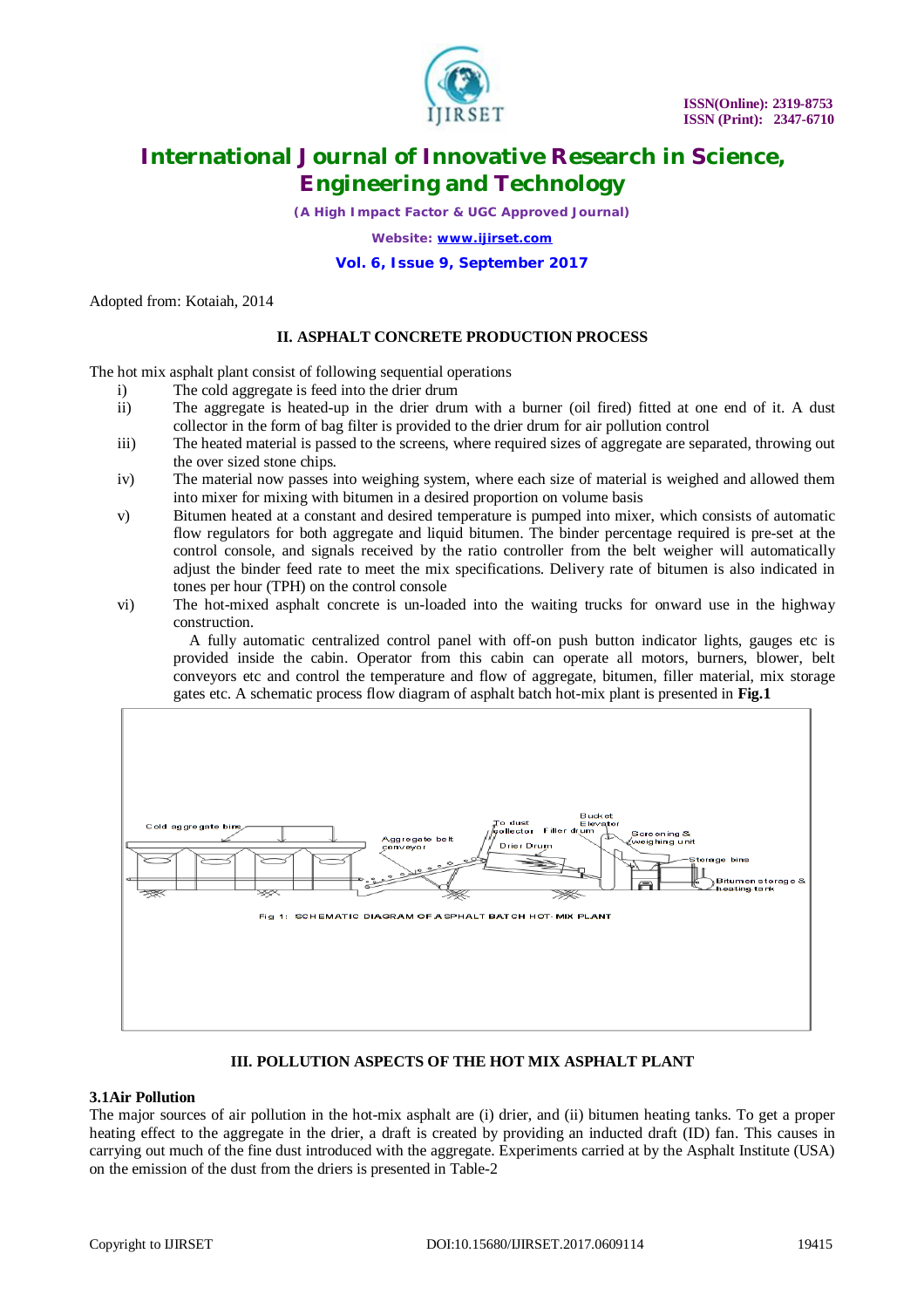

*(A High Impact Factor & UGC Approved Journal)*

*Website: [www.ijirset.com](http://www.ijirset.com)*

### **Vol. 6, Issue 9, September 2017**

### **Table-2: Dust Emissions from Drier of Asphalt Hot-Mix Plant**

| Sl.No | Item                                 | Unit                  | Value  |
|-------|--------------------------------------|-----------------------|--------|
|       | Gas flow                             | $m^3$ / Sec           | 0.51   |
| 2     | Total dust concentration             | $mg/N$ m <sup>3</sup> | 9640   |
| 3     | Suspected particulate matter         | $mg/N \, m^3$         | 220    |
| 4     | $SO2$ concentration                  | $mg/N$ m <sup>3</sup> | 540    |
| 5     | Rate of gas emission                 | $m^3$ /tonne          | 15.3   |
| 6     | Rate of dust emission                | Kg/tonne              | 0.1475 |
|       | Rate of suspected particulate matter |                       |        |
| 7     | emission                             | Kg/tonne              | 0.0033 |
| 8     | Rate of $SO2$ emission               | Kg/tonne              | 0.0083 |

#### Adopted from: Research Report RR-75-1 (AI), 1975

 The heating of bitumen to liquid state releases a hot of volatile organic gaseous products in the form of blue smoke emissions. These are vented off through a chimney into the atmosphere. Table-3 list outs some of the pollutants released during the heating of the bitumen to liquid state.

| Sl.No          | Item                           | Unit of             | Concentration |
|----------------|--------------------------------|---------------------|---------------|
|                |                                | measurement         |               |
| 1              | Carbon monoxide                | ppm                 | 6.00000       |
| $\overline{2}$ | Nitrogen dioxide               | ppm                 | 0.10000       |
| 3              | Sulfur dioxide                 | ppm                 | 2.00000       |
| 4              | Hydrogen sulfate               | ppm                 | 1.50000       |
| 5              | Phenol                         | ppm                 | 1.00000       |
| 6              | Ozone                          | ppm                 | 0.10000       |
| 7              | Hydrocarbons (C1 -C14)         | ppm                 | 1.50000       |
| 8              | Hydrocarbons (C2 -C6)          | ppm                 | 1.00000       |
| 9              | Particulate matter             | $mg/m^3$            | 7.20000       |
|                | Poly nuclear aromatic compunds |                     |               |
| 10             | (total)                        | $mg/m^3$            | 0.00036       |
| 11             | Vanedium, V2U5 fumes           | $mg/m^3$            | 0.00010       |
|                | Nickle and soluble nickle      |                     |               |
| 12             | compunds (as Ni)               | $mg/m^3$            | 0.00004       |
| 13             | Cadmium fume                   | $mg/m^3$            | 0.00005       |
| 14             | Lead and inorganic compunds    | $mg/\overline{m}^3$ | 0.00005       |

## **Table-3: Emission of air pollutants from Bitumen Heating Tanks**

Adopted from: Mole, 1973.

**3.2: Noise Pollution** :Notice production in the hot-mix asphalt plant is created by collision or friction of (i) aggregate against aggregate, (ii) aggregate against metal surfaces, (iii) combustion of fuel in the burner, (iv) screening of aggregate material, (v) I.D. fan, (vi) mixer unit.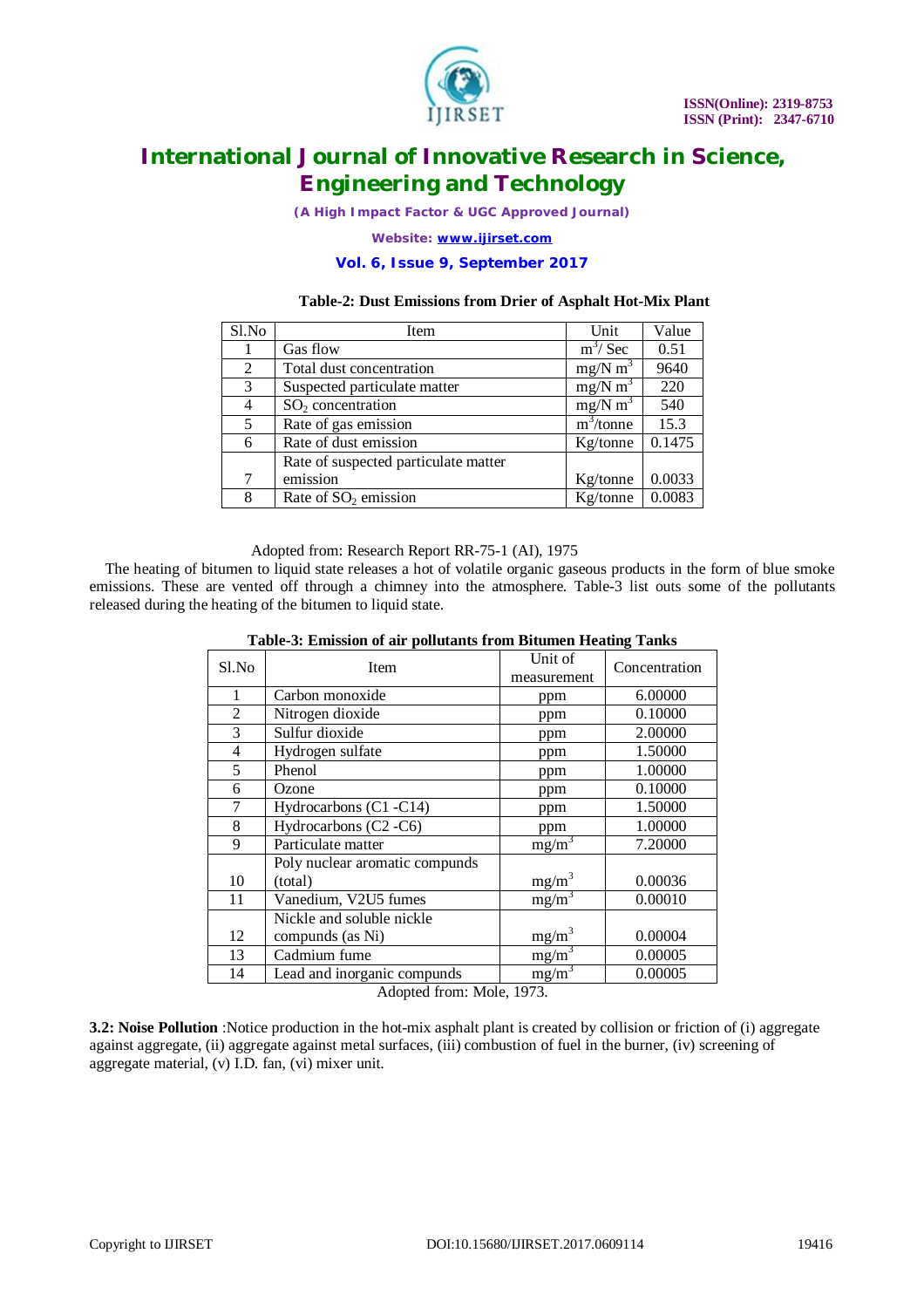

*(A High Impact Factor & UGC Approved Journal)*

*Website: [www.ijirset.com](http://www.ijirset.com)*

### **Vol. 6, Issue 9, September 2017**

Noise levels at asphalt hot-mix plant is presented in Table-4<br>
Table 4. Noise I and a H of Mix Ambelt Plant *<u><b>Table-4: Noise Asphalt Plant</u>*</u>

| Table-4: Noise Levels at Hot-Mix Asphalt Plant |                           |                      |  |
|------------------------------------------------|---------------------------|----------------------|--|
| Sl.No                                          | Sourse of Noise Pollution | Noise levels $dB(A)$ |  |
|                                                | Aggregate feeder          | 80-85                |  |
| $\mathcal{D}_{\mathcal{L}}$                    | Drier drum                | 75-80                |  |
| 3                                              | Screens                   | 75-80                |  |
|                                                | Mixer                     | 80-90                |  |

Adopted from: Kotaiah, 2014

The noise levels at hot-mix asphalt plant ranges from 70 to 80 dB(A)

### **IV. MANAGEMENT OF POLLUTION IN HOT-MIX ASPHALT CONCRETE PLANT**

#### **4.1 Management of Air Pollution in Hot-Mix Asphalt Plant**

 The major source of dust pollution in the hot-mix asphalt concrete is the drier. The hot-mix asphalt concrete plant is a PERICAR & COMPANY make from Germany. The drier is provided with a baghouse filtration system **(Fig 2)** .It features the principle of Reverse Air Cleaning. This is done by using air from the atmosphere and utilizing the differential pressure in the system or cleaning with reversed hot gas. Dust is then dislodged from the filter bags exterior and collected with reversed hot gas. Dust is then dislodged from the filter bags exterior and collected at the base hopper and into filler bins. The filler storage bins are provide with metering system so as to feed the filler material to the asphalt concrete production process. Thus, most of the dust collected by bag-filters is utilized as filler material in the asphalt concrete production process.

With the efficient fabric dust collection system, a clean air emission of less than 22 mg/Nm3 is guaranteed. This works out to be the dust collection efficiency of bag filter system as 90.0 %. The emission rates of pollutants are calculated (based on the information in Table-2 and are presented in Table-5

| Sl.No                       | <b>Emission Source</b>   | Average emission rate (kg/hour) |                 |
|-----------------------------|--------------------------|---------------------------------|-----------------|
|                             |                          | Dust                            | SO <sub>2</sub> |
|                             | Inlet of the bag filter  | 0.396                           | 0.9915          |
|                             | Outlet of the bag filter | 0.0396                          | 0.9915          |
| Adonted from: Kotaiah, 2014 |                          |                                 |                 |

#### **Table-5: Emission Rates of Pollutants from Drier**

Adopted from: Kotaiah, 2014

Required stack height for discharge of gaseous pollutants into the atmosphere is calculated and are as follows: Height of stack (meters) =  $14(Q)^{0.3}$ 

Where  $Q =$  quantity of  $SO_2$  emission, Kg/hour

 $H = 14 (0.9915)^{0.3} = 15$  m approximately

Height of stack (meters) =  $74(O)^{0.27}$ 

Where  $Q =$  Rate of suspected particulate matter emission, tones/hour.

H= 74(0.0000396)<sup>0.27</sup> = 4.2 m approximately

A Stack of 15 m height with internal diameter of 30cm is recommended for drier.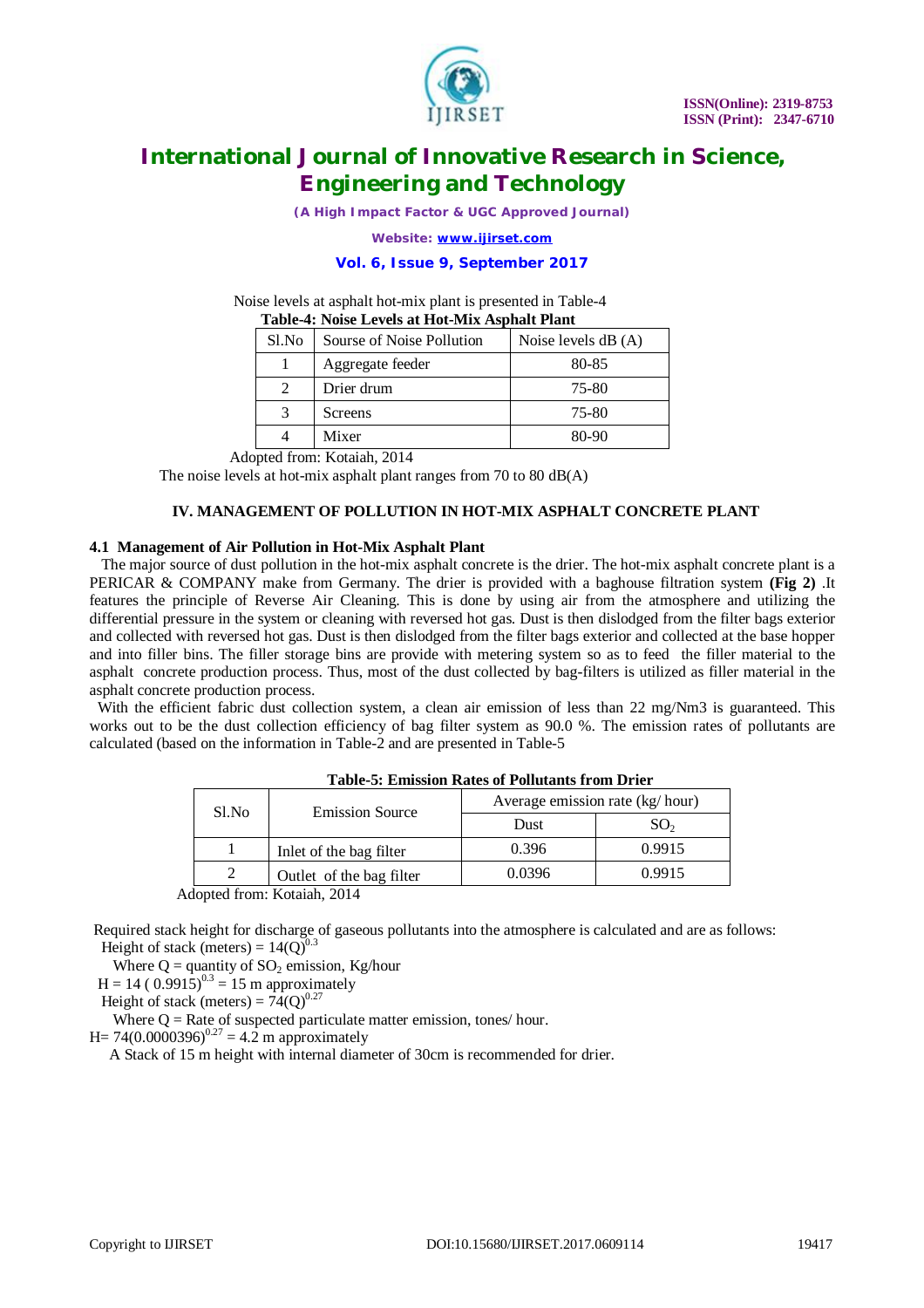

*(A High Impact Factor & UGC Approved Journal)*

*Website: [www.ijirset.com](http://www.ijirset.com)*

### **Vol. 6, Issue 9, September 2017**



In figure 2 the drier is provided with a bag house filtration system. It features the principle of Reverse Air Cleaning.

**4.2: Management of Noise Pollution in Hot-Mix Asphalt Plant:** Noise levels at hot-mix asphalt plant have shown ( as presented in Table-4) that they are well below the tolerate noise standards under damage risk criteria for hearing loss occupational Safety and Health Administration (Table-6). This is due to the fact that elimination of noise created by the vibrating screen drum is fully enclosed in the screen cover which acts as a noise barrier as well as a dust cover.

| Sl.No | Maximum alowable duration | Noise levels Db(A) |  |
|-------|---------------------------|--------------------|--|
|       | per day (hours)           | (slow response)    |  |
|       |                           | 90                 |  |
| 2     |                           | 92                 |  |
|       |                           | 95                 |  |
|       | 3                         | 97                 |  |
|       |                           | 100                |  |
|       | 1.5                       | 102                |  |
|       |                           | 105                |  |
|       | 0.5                       |                    |  |
|       | $0.25$ or less            | 115                |  |

#### **Table-6: Damage Risk Criteria for Hearing Loss Due to Noise Pollution**

### **V. OCCUPATIONAL SAFETY AND HEALTH**

There are toxic fumes or hazardous substance emissions in the asphalt concrete production units.

 The following general steps will be taken-up in order to mitigate any occupational health hazards in the asphalt concrete production units.

- i) A control cabin will be provided at a convenient place, which is dust and weather proofed cabin for both aggregate and asphalt concrete production units.
- ii) Sprinkling of water at work environment in order to suppress the fugitive dust emissions due to mobility of vehicles and other machinery.
- iii) Heat insulation in hot surfaces like drier and bitumen tanks
- iv) Use of safety appliances such as ear-plug and helmets.
- v) Safety training to work personnel.
- vi) Installation of posters and slogans related to safety.